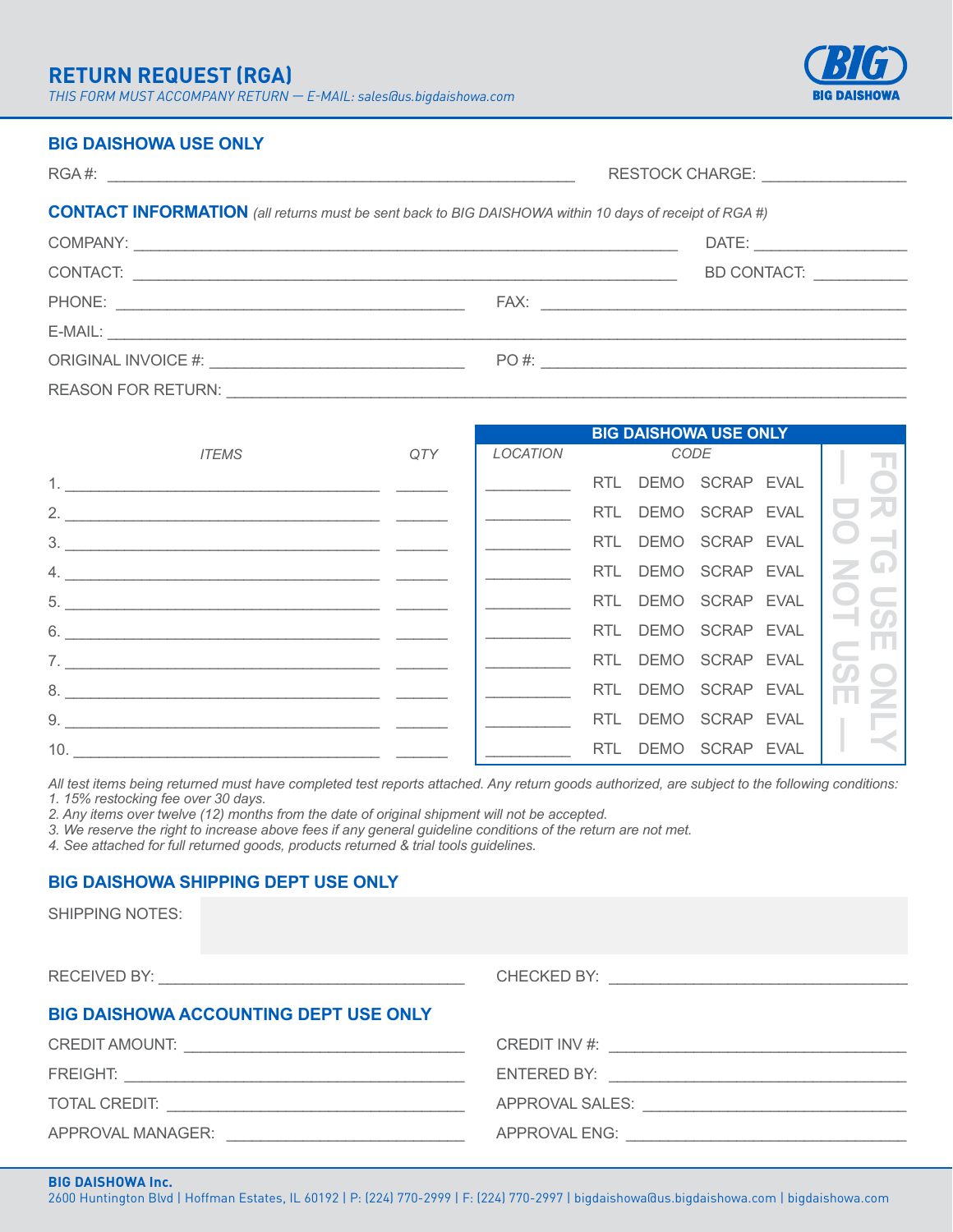

# **General Guidelines**

- All requests for an RGA number must be accompanied by a completed RGA form, found online @ bigdaishowa.com/return-request-form and e-mailing to sales@us.bigdaishowa.com or faxing to (224) 770-2999 or (800) 433-7715. All RGAs must include the BIG DAISHOWA invoice number(s) and an itemized list of the item(s) being returned.
- When the RGA number is issued, it must be referenced in any and all communications regarding the return and must be clearly marked on the package when returned to BIG DAISHOWA.
- All RGA returns must be freight and insurance pre-paid by the sender.
- All returned products must be in new and saleable condition, as determined by BIG DAISHOWA. Any additional labels (ie: stickers, bar codes) must be removed prior to return shipment to BIG DAISHOWA. All returned items are subject to a receipt inspection.
- Only current catalog standard products (Inventory codes A and B) are allowed for return. Special tools are not returnable.
- Only products ordered within the past twelve (12) months are allowed for return.
- All returns should be in the possession of BIG DAISHOWA within ten (10) days of the RGA number being issued.
- The amount of credit will be based on the net invoice value of the item.

## **Products Ordered or Shipped in Error**

- Products either ordered or shipped in error must be reported to BIG DAISHOWA within fourteen (14) days of the shipping date and follow the RGA process as noted above. Returns after fourteen (14) days may be subject to restocking fees.
- A copy of the invoice or packing slip must be included for credit.
- Returns must be unused and in original packaging or restocking fees may be assigned.
- Product returns after thirty (30) days will be processed with a 15% restocking fee.

### **Restocking Charges**

- If the return process is completed within thirty (30) days of the original invoice date, no restocking fees will be assessed.
- Any return after thirty (30) days of the original invoice date is subject to a 15% restocking fee, unless accompanied by an offsetting order of similar value.
- Any return after twelve (12) months of the original invoice date will not be accepted without written approval by the VP of Sales.

### **Cancellation**

• Except when BIG DAISHOWA fails to perform, there will be a minimum cancellation charge on all orders of 10% of the net order value. Cancellation of special orders, if approved, will be subject to additional charges based on BIG DAISHOWA's labor, material, and profit on work completed at the time of cancellation.